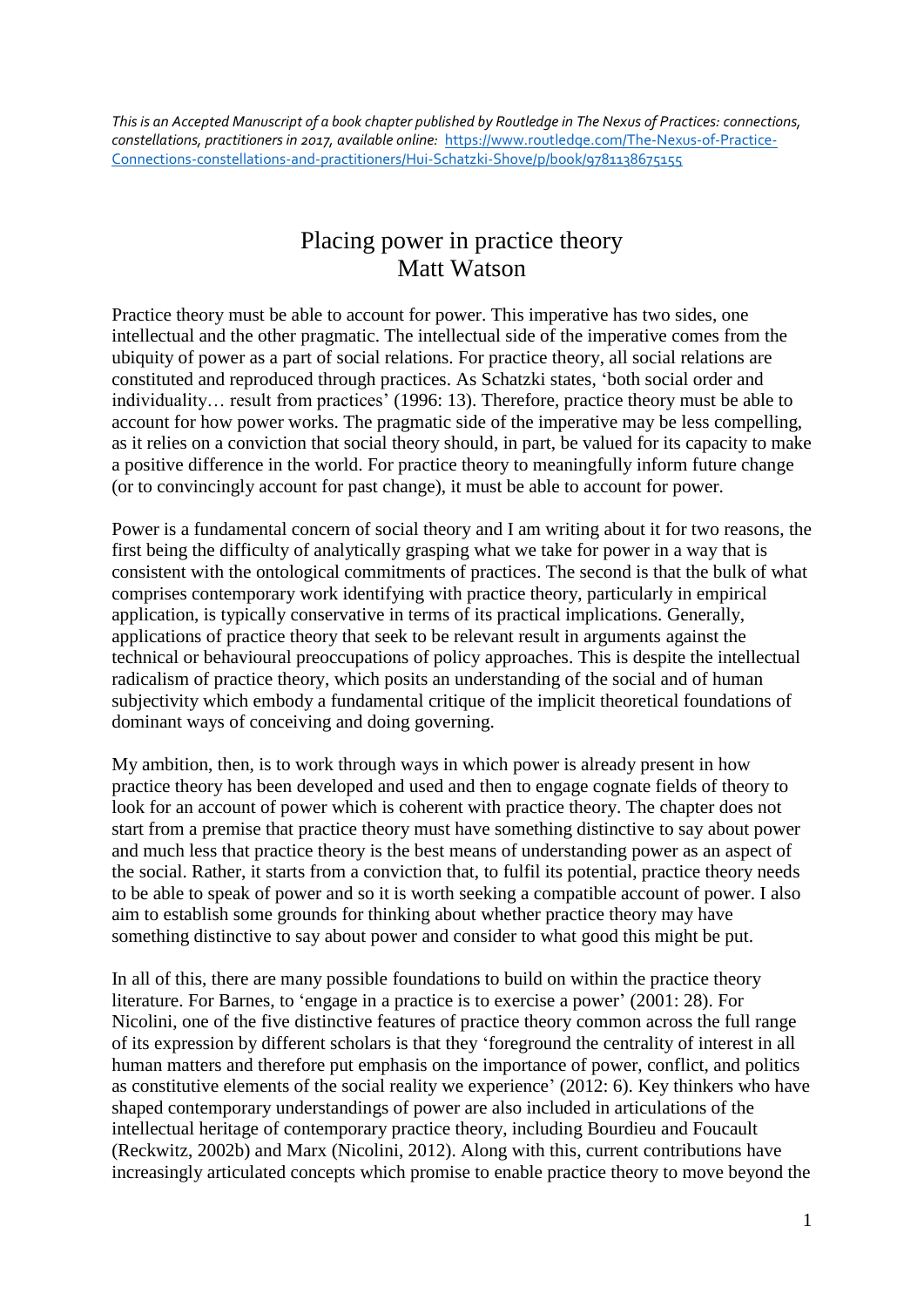localism of a focus on performances of practices (Shove, Pantzar and Watson, 2012; Nicolini, 2012; Schatzki, 2015a), opening up the means to engage with the sorts of social phenomena such as those of government or commerce that are commonly identified with the exercise of power.

There are then grounds for thinking that practice theory can meaningfully engage with questions of power and some foundations on which to build a discussion of that potential. The chapter moves towards this goal by framing the discussion with reference to fundamentally different understandings of power. It is impossible here to fully plumb the complexities of how power has been thought about and deployed in social theory (Lukes, 2005). It is nonetheless useful to scope out the relatively obvious poles of meaning and to outline the path taken through the relations between power and practice in the discussion that follows.

A first key distinction is between understanding power as an object or as an effect. In common sense usage power is an object, generally understood as a capacity of a person, institution or other social actor. Within such a framing, it is how both power and the effects of its exercise are profoundly unevenly distributed which motivates both deliberate political action and critical theoretical engagement. Understood as object, power still has different meanings. It can refer simply to the capacity to act with effect (essentially making power synonymous with agency, as that is conventionally understood). More distinctively, power can refer to the capacity to direct or purposively influence the actions of others. In this meaning, power can be identified as a property of an individual – say a monarch or corporate CEO – or collective social actor like the state. It is hard to escape understandings of power as object or capacity. The distinctions it brings with it – between the capacity to act with effect and capacity to shape the actions of others – also prove useful in organising the following discussion.

However, over the course of the chapter this discussion moves towards a position which repudiates understandings of power as an object or property. At least since Foucault, it has been increasingly normal for people meddling with social theory to understand power as itself an effect. It is this way of thinking about power which is implicit within practice theory. Indeed, to be consistent with the ontological commitments of practice theory, power must be understood as an effect of performances of practices, not as something external to them. Power only has reality in so far as it is effected, and made manifest, in moments of human action and doing. This position has pleasing ontological consistency, but seems unlikely to enable practice theory to move from the political impotence which I claim above as impetus for this chapter. If power only has meaningful existence in moments of human action and interaction, how do we account for the apparent reality of enduringly powerful social agents such as corporations or governments?

In addressing this question, I engage with existing ways of thinking power and consider how current formulations and applications of practice theory articulate with them. This provides a basis for exploring the complementarity of current expressions of practice theory with Foucauldian analytics of power relations and of governing. Bringing these together with aspects of other complementary intellectual traditions provides the basis for a concluding discussion of how power can be meaningfully engaged with and conceptualised through practice theory and for some reflection on what that means.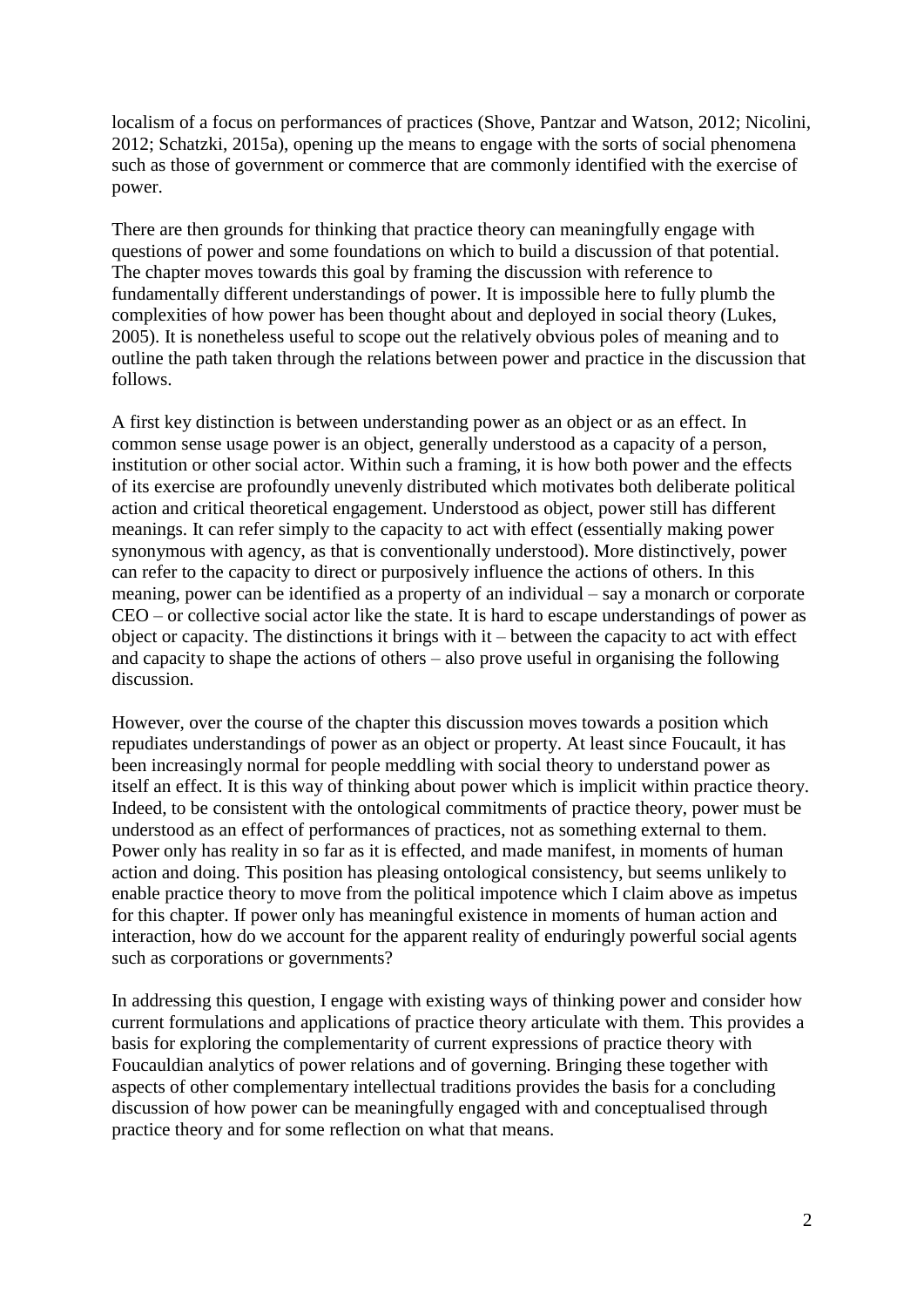# **Is practice theory all about power?**

If power is understood at the most basic level as acting with effect, then practice theory can be understood as essentially being all about power. Indeed, all of the relations comprising the social are constituted and reproduced through the actions of humans (amidst the many nonhuman entities also involved in those actions). All sorts of human action have effect in this way, whether in how the repetitive timing of eating reproduces fundamental shared social rhythms (Southerton, 2009) or in how the consequences of day traders' routinised actions (Schatzki, 2010b) cumulatively reshape financial markets. In accounting for both social change and the reproduction of social stability as the result of human action, practice theory is inherently about power, if power is seen as capacity to act with effect.

Of course, emphasising the power inherent in the actions of individual humans is only part of the story. Practice theory is perhaps best understood for its emphasis on the shaping of human action by relations and phenomena external to the person performing any such action. This is so to the extent that practice theory is sometimes cast as denying human agency or problematising the possibility of social change. While such claims reflect a profound misrepresentation on both points, they highlight the extent to which practice theory is centrally about the shaping as well as possibility of action.

With a focus on the shaping of action, we move closer to the second basic understanding associated with seeing power as object, that is, an interpretation of power as the capacity to direct or influence the actions of others. Understanding that action is always an effect of diverse relationships implies the shaping of action from elsewhere. This starting point for approaching the shaping of action remains rather one-sided, attending to the heterogeneous phenomena that share in how action is shaped, rather than how power is wielded to shape it. However, leaving aside the question of how to identify who or what wields influence, practice theory is replete with resources for understanding the shaping of (the possibilities for) human action. This is perhaps clearest in relation to the roles of rules.

An emphasis on the role of rules in the shaping of human action represents one of the most significant points of commonality between the range of scholars identified as key protagonists in the intellectual history of practice theory, reflecting shared roots in Wittgenstein's work. However, just what is encompassed by the concept of the rule varies. For Schatzki, rules are 'explicit formulations, principles, precepts and instructions that enjoin, direct or remonstrate people to perform specific actions' (Schatzki, 2010b: 79). Meanwhile for Giddens, what Schatzki refers to here as rules are *formulated* rules, 'codified interpretations of rules rather than rules themselves' (1984: 21). Rules – or more broadly the normativity of practices, however understood – are both the grounds for and limits upon the possibility of meaningful and practicable action by practitioners.

Amongst the ways in which the shaping of individual action is conceptualised, rules are easiest to grasp. Particularly in formalised or codified form, rules can look like means of exercising power in a conventional sense: after all, laws are prime examples of codified rules. Indeed, for Schatzki, rules "are formulations interjected into social life for the purpose of orienting and determining the course of activity, typically by those with the authority to enforce them" (2010b: 79). However, rules as apparent means of power are situated amidst a great range of other ways in which action is constituted and influenced. In Reckwitz's (2002b) 'ideal type' practice theory, it is the conventionalised assembly of the diverse elements and their interconnections which constitute the pattern reproduced in the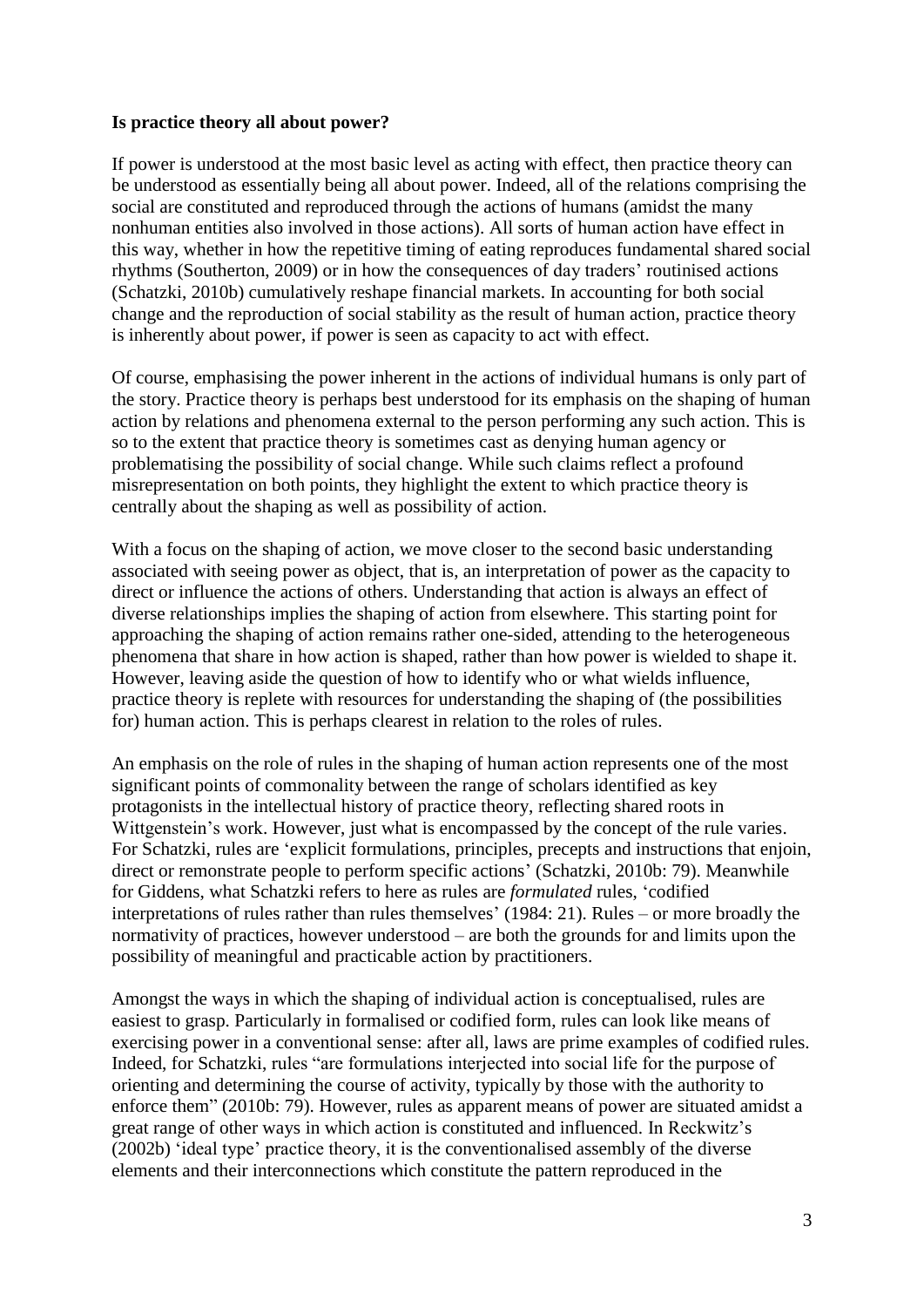performance of a practice and in the action of individual practitioners. The routes through which power might be considered to be exercised are still more obscure in Shove, Pantzar and Watson's model of practices as composed by the relations between meanings, competences and materials, even if rules and other means of normativity run through accounts of how practitioners integrate these elements in moments of performance (2012). This model has provided the basis for attempts to reconceptualise possible targets for intervention (Shove, Pantzar and Watson, 2012: 152–163), but it has little to say about the means through which power operates.

At first sight, other theorists' work appears more amenable to developing analyses framed in terms of power relations. Within Giddens' theory of structuration (1984), practices are the medium through which recursive relations between moments of human action and social structures constitute one another. Giddens invokes a vocabulary of power that is absent in more recent articulations of practice theory. For example, starting from his analysis of action, he identifies the role of allocative resources (capabilities) and authoritative resources ('types of transformative capacity generating command over persons or actors' [Giddens, 1984: 33]) leading to consideration of the structural dimensions of social systems, in signification, domination and legitimation.

While Giddens' work offered routes for articulating practices with the workings of power, Bourdieu (1984) provides the most compelling account of the systematic reproduction of unequal distributions in relation to practice, through the concepts of habitus, capital and field. The meanings of these concepts, their relations to each other and the relations of each and all of them to practice, are somewhat unfixed over Bourdieu's work. Moreover, the concepts – particularly that of habitus – cover aspects of what other theorists would consider part of practices, representing the socialised norms and tendencies of conduct guiding actions and dispositions, along with the ways in which social relations become embodied to persons in capacities, dispositions and ways of thinking. However, the concept of habitus enables an appreciation of social difference, which a focus on practices as the principal unit of analysis obscures, and it does so without resorting to individualism. While Bourdieu might be considered to hollow out the concept of practice and to omit relations which others take to be central to an understanding of practice, he draws out concepts which facilitate the conceptualisation of the production and reproduction of unequal distributions, including of those things which constitute the capacity to act. These differences and the processes through which they come about and are maintained, constitute the grounds of systematic social differences, as reified into concepts of class, for example.

So, it is clear that practice theory can indeed be understood as being all about power. Practice theory demonstrably offers an understanding of how capacities to act with effect are constituted through its account of the relational, and profoundly social, grounds for action – understood as the performance of practice. However, it has not yet been shown to account for the ways in which some practices and practitioners are able to deliberately affect the conduct of practices and practitioners elsewhere. Yet, in enabling one to grasp the different phenomena and relations which shape and influence patterns of action, practice theory should be able to account for means of executing power which involve shaping or directing the action of 'others'. Practice theory must be in a position to cast distinctive light on, say, how inequality results from uneven distributions of the capacities to act, as explored by Walker (2013). However, it is harder to grasp how power is executed in the directing of another's action, in authority over others, or in the core of what it takes to understand and tackle the effects of power in the world.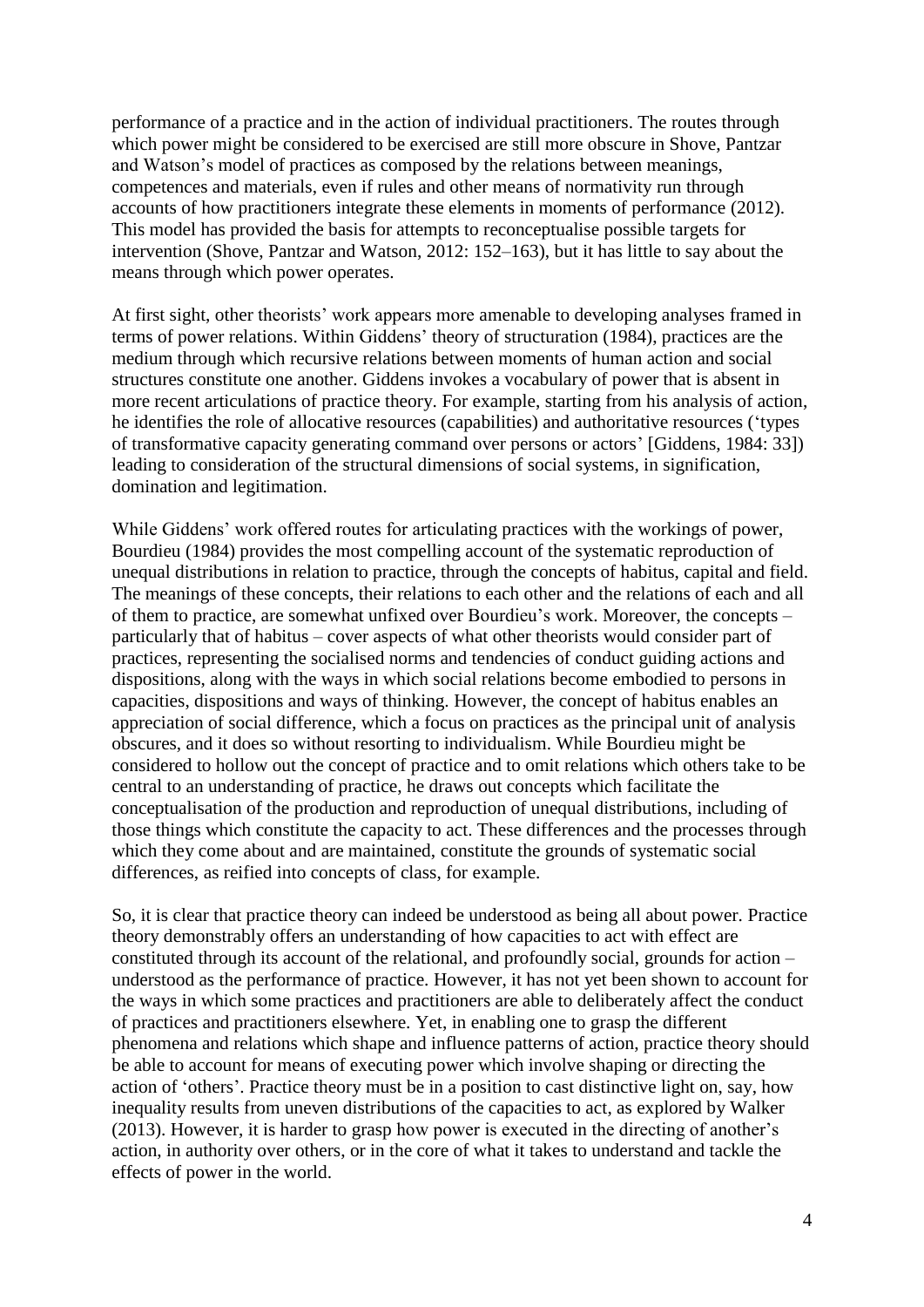This is unsurprising. The above discussion treads a line through various articulations of practice theory guided by a heuristic understanding of power as object. This understanding is in tension with the fundamental ontological commitments of practice theory. An account of action which shows it to be both enabled and shaped by a distributed and heterogeneous range of phenomena and relations has little or no space for recognising specific instruments of power which direct action. In its basic expression in action, power is rendered a relational, socially constituted effect. Yet, observable phenomena in the social world – powerful institutions, patterns of domination, the reproduction of social elites and of hegemonic ideologies – demand some means of understanding, if practice theory is indeed an account of the social. Developing such a position depends on looking for different ways of understanding power, as effect rather than object. In attempting to grapple with power while understanding it as an effect, the next step is to turn to Foucault.

## **Power as effect**

Turning to Foucault to help theorise power is not an unusual move, but it is somewhat ironic. He disavowed both the analysis of the phenomenon of power and elaboration of the foundations of such analysis as the goal of his work (Foucault, 1982: 777). Fully comprehended as effect rather than object, power escapes analysis. What can be analysed are power relations, which are always agonistic. Some people and institutions are systematically advantaged by their position amidst these power relations and can use those relations to pursue their own ends, which can include shifting their location amidst power relations to further enhance relative advantage. But ultimately, no one person or entity has control of those relations. To understand those relations, we need to '[trace them] down to their actual material functioning' (Dreyfus and Rabinow, 1982: 186).

Questions of how institutions such as states or markets structure fields of action across space and time, far beyond the immediate reach of practitioners (including the situations that look most like the exercise of power conventionally understood), can be approached through the framing of *governmentality*. Foucault's own working through of governmentality is as an analytic representation of specific historical processes. In his 1978 lectures (Foucault, 1991), the concept is developed while accounting for the shift in governing he identifies in sixteenthcentury Europe, from defining the purpose of rule to be the retention of territory to the emergence of the governing of population. Governmentality is initially an account of this specific process, of 'the ensemble formed by the institutions, procedures, analyses and reflections, the calculations and tactics that allow the exercise of this very specific albeit complex form of power, which has as its target population, as its principal form of knowledge political economy, and its essential technical means apparatuses of security' (Foucault, 1991: 101). This characterises the rise and spread of government as the purpose of the state: a process of governmentalisation (Foucault, 1991: 101). However, numerous scholars have further developed Foucault's underlying ideas under a burgeoning field of governmentality studies (Burchell, Gordon and Miller, 1991; Dean, 2009).

This vein of work has done much to unpick the means – the rationalities, techniques and apparatuses – through which conduct is conducted (Gordon, 1991). But how is the conduct of conduct effected? That is, what is *distinctive* (rather than the same) about the practices of governing or of corporate influence? What characterises those practices which have influence over the performance of other practices?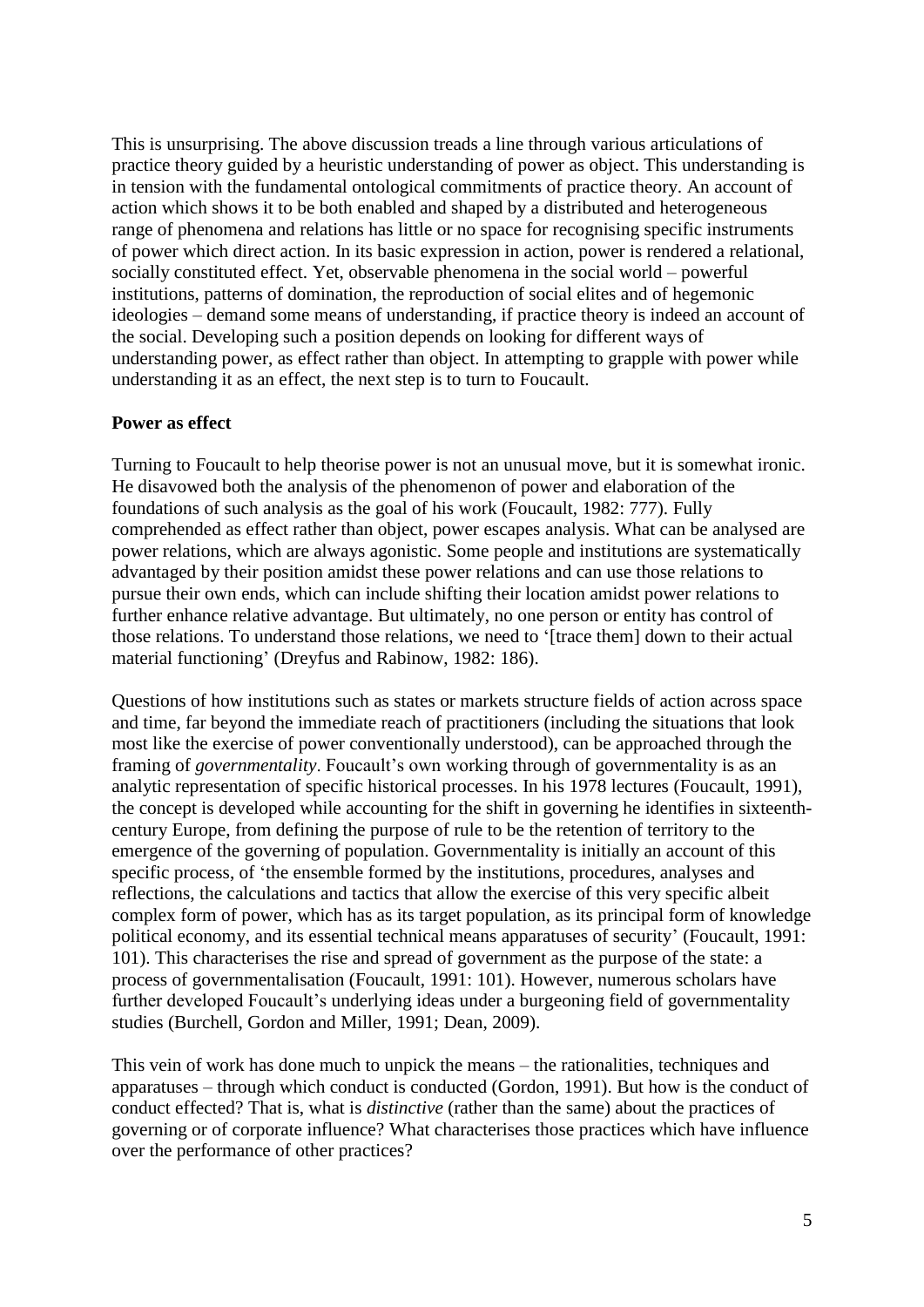#### **How is the conduct of conduct practiced?**

If Foucault enables us to consider 'the conduct of conduct' in ways that are consistent with practice theory's ontological commitments, there could be a route for taking practice theory's engagement with power beyond accounting for capacities to act and the distributed range of relations which converge in shaping those capacities. Can we also understand how certain practices are distinctively capable of orchestrating, disciplining and shaping practices conducted elsewhere?

'Basically power is… a question of government' (Foucault, 1982: 789). The potential of Foucault's account of how conduct is conducted here may seem limited given that his focus is not on power but on governing. Clearly, power operates in, on and through practices in many ways other than through the actions of government as formally understood. However, for Foucault, the term government is not restricted to formal institutions of state, but is used in a more general sense to mean shaping the conduct of others, to 'structure the possible field of action of others' (1982: 790). All scales of social phenomena are governed, from the self to the national and beyond. Governing can be understood as those actions and means through which the conduct of other people is more or less deliberately conducted, throughout social situations. With governing so understood, an account of how it is practiced promises to fill out an account of power using resources already identified within practice theory literature.

However, for present purposes it makes sense to focus upon the power relations that act over space and time with the involvement of identifiable formal institutions – such as those of the state – that are in a position of relative dominance. Foucault himself acknowledges the value of such institutions as an empirical focus for an analytics of power relations, recognising that they 'constitute a privileged point of observation' (1982: 791). Institutions are sometimes considered something of a stretch for practice theory thanks to the putative difficulty it has in dealing with social phenomena which can be understood as large-scale. However, the flat ontology of practice theory does not mean denying the scale of institutions or other large social phenomena. Rather, it entails recognition that such scale is produced and reproduced through practices. As Schatzki explains, 'all social phenomena… are slices or sets of features of the plenum of practices and arrangements, differing simply in the continuity, density and spatial-temporal spread and form of the practices, arrangements and relations that compose them. It follows that all social phenomena – large or small, fleeting or persistent, micro or macro – have the same basic ingredients and constitution' (2015b).

The observation that social phenomena have the same basic ingredients and constitution in whatever realm of the social or whatever apparent scale of social phenomena, means that the practices of ministerial offices, cabinet rooms and corporate board rooms mostly have the same characteristics as the practices of domestic life or leisure pursuits. They too are comprised of meanings, rules, competences, embodied knowledges, materials, spaces and more, brought together through largely routinised and mundane patterns of action. Increasingly, the lines of practice theory discussed above are being brought to bear upon institutional situations and into articulation with approaches which are well established in analyses of such settings.

Indeed, some lines of inquiry associated with practice theory, broadly defined, have been developed by authors who focus upon institutions and organisations. Much of this work is concerned with conceptualising learning and knowing as processes that are situated, ongoing and generally collective in character, even in work places that are thought to be highly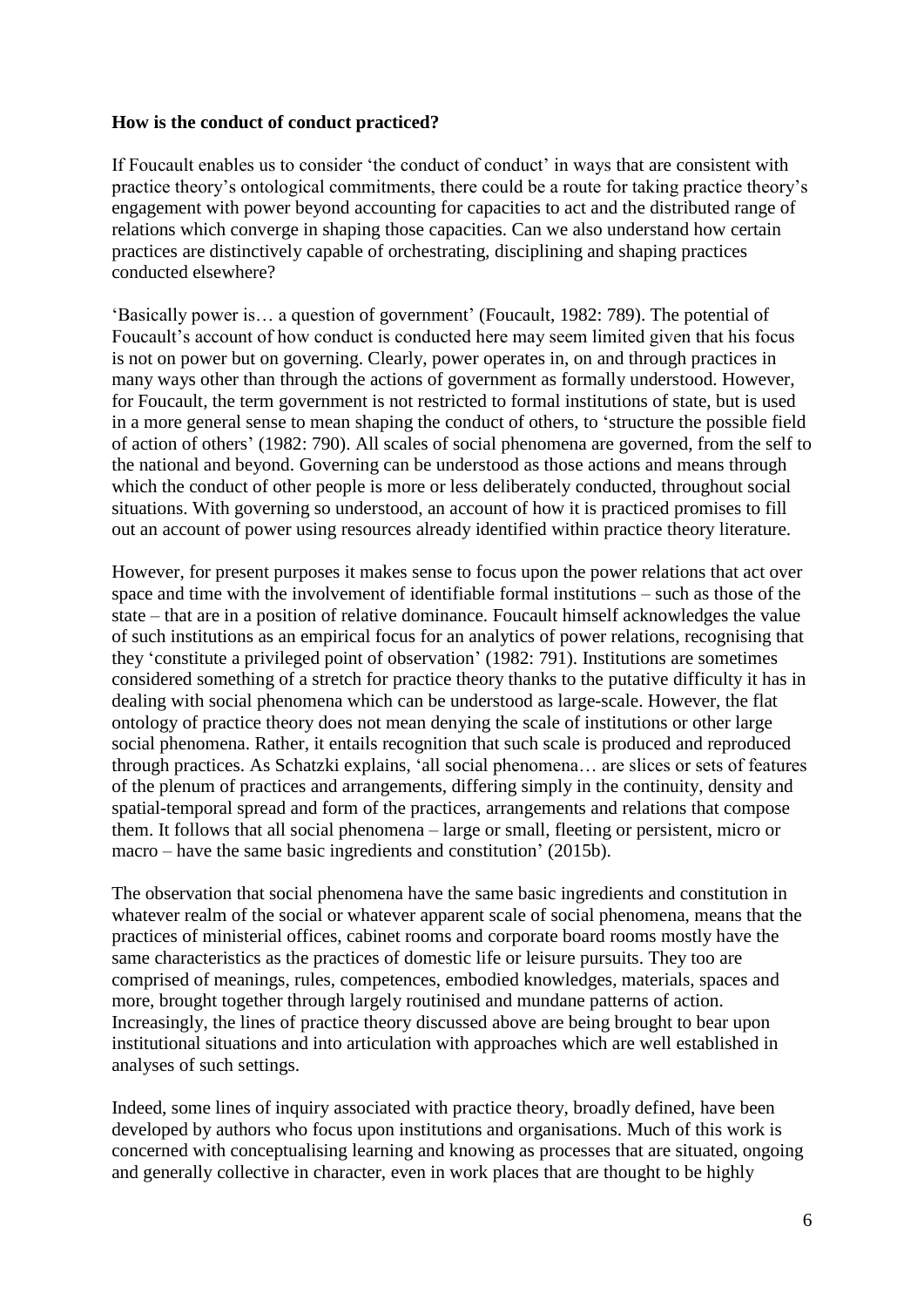rationalised. For example, questions about how someone becomes competent as a member of a profession or work place have been addressed with reference to concepts of shared engagement, enterprise, repertoires and histories of learning (Wenger, 1998). More broadly, the notion of a community of practice, associated with Lave and Wenger (1991), has been used to represent and influence the workings of more or less identifiable organisations and institutions such as schools or hospitals.

Orlikowski (2002) follows Lave (1988) and Suchman (1987) in understanding people comprising organisations as 'purposive and reflexive, continually and routinely monitoring the ongoing flow of action' (Orlikowski, 2002: 249). Whereas practice-based studies of organisations typically concentrate on particular individuals or spatially proximal work groups, Orlikowski writes about globalised processes of product development as necessarily collective arrangements distributed across geographically separated situations and moments of practices: in short, she focuses on 'organisational knowing' rather than individuals' knowledge.

She identifies practices that are part of belonging to and sustaining the group  $-$  of sharing identity and interaction, but also of the doing of the work, in spatially and temporally distributed locales, to common purpose. Orlikowski consequently develops an account of a corporate organisation's capacity to act as that is constituted through the widely distributed, ongoing and situated practices of people comprising the organisation. In accounts like these, institutions are shown to take form as distinctive social phenomena through shared, collective, predominantly tacit ways of shaping, enabling, disciplining and aligning a multitude of largely mundane practices.

While Foucault acknowledges the value of an empirical focus on institutions, he goes on to identify certain problems with such a method. These are problems which are typically associated with practice theory-informed studies of institutions, such as those discussed above. Key here is the risk that an analysis of the practices comprising institutions will focus upon practices which are essentially reproductive of that institution. While fundamental to understanding the phenomenon of an institution, reproductive practices – such as informal social interaction, bodily engagement with technologies and so on – often lack any direct relation to the ways in which institutions act external to themselves. That the practices comprising work, even in spaces of state or corporate power, are of essentially the same emergent, relational character as practices in more obviously 'everyday' situations, is another important corrective to conventional rationalist accounts of the workings of state or economy. However, whilst an understanding of the ways in which institutions reproduce themselves is clearly pertinent to an understanding of how institutions operate, stressing the sameness of the practices involved fails to account for how power is *done*.

Foucault's means of avoiding the problem of focusing too exclusively on the reproductive functions of institutions is to approach them from the standpoint of power relations, rather than vice versa (1982: 791). Rather than being distracted by the mass of institutional activity that is common to social life in institutions and elsewhere, his method is to follow the technologies and apparatuses of governing. These are the mechanisms – administrative, institutional and physical – which enable the exercise of power. This approach has been used to good effect. For example, Dean (2009) examines the distinctive 'technologies of performance' characterising neoliberal governance – the targets, audits and indicators through which the actions of agencies are shaped and policed. These complement parallel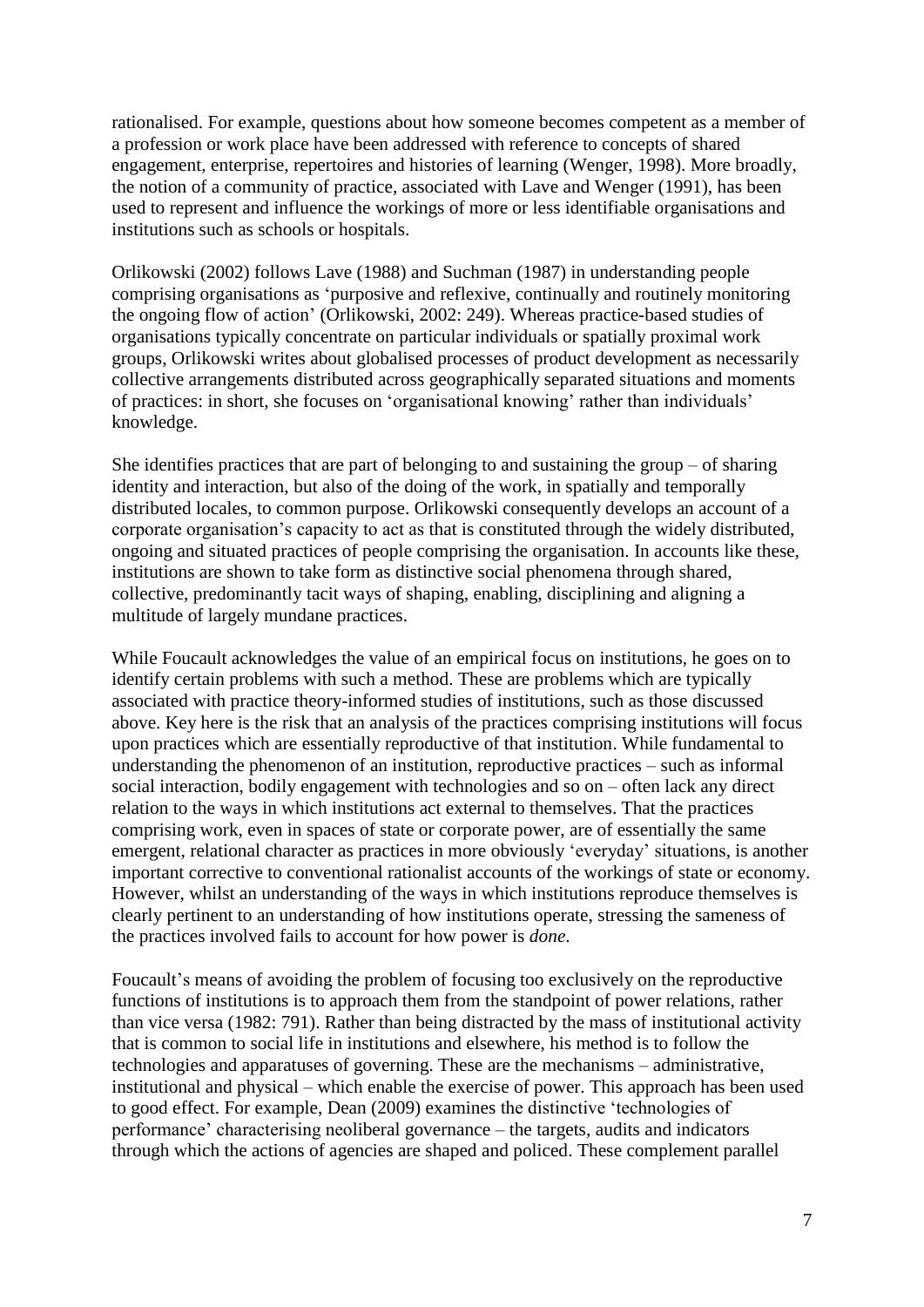'technologies of agency', which are the means through which responsibility is shifted from central government to increasingly fragmented and diverse agencies of governing.

However, in the context of this discussion, research that focuses on the technologies of governing is often limited in that it does not connect to an understanding of practices within institutions or show how these articulate with, constitute and operate relevant technologies and apparatuses. It therefore fails to characterise the practices which enable the conduct of conduct and the accumulation of the necessary resources to act in such ways. Governing over space, as is the case with institutions identified with the nation state or a multinational corporation, is only possible through the marshalling, coordination and harnessing of countless practices, which provide financial resources (e.g., through the multitude of practices that generate and gather taxes or profits), information (e.g., through census) or threat of force (e.g., through the armed forces and police).

This is because the embodied action at the core of all performances of practices can only be spatially and temporally immediate. As a result, the extension and amplification of action can only happen through intermediation. Such intermediation can rarely, if ever, be accomplished without depending on other practices as well as on technologies and more. Appreciating the ability of some practices to orchestrate and align others makes it possible to account for the appearance of institutional hierarchy and scale and for differential capacities to act, while retaining a flat ontology. Clearly, governing technologies must articulate with the practices of governing which rely upon them as means of influence and as means of shaping the conditions of possibility and thus the actions of others. It is this conjunction which is important and which helps specify what is distinctive about the practices of governing.

The sociology of translation provides further resources and means of developing connections between Foucauldian approaches to governmentality and practice theory-informed understandings of institutions. In recent years, a number of authors coming from different starting points but often inspired by the work of Bruno Latour, have sought to conceptualise practices and the properties of large organisations. Rose and Miller recognise the need, in investigating the problematics of government, to 'study the humble and mundane mechanisms by which authorities seek to instantiate government' (2010: 183) from techniques of calculation and computation and devices like surveys and means of data presentation, to aspects of professions and details of buildings. While principally dealing with Foucauldian governmentality, Rose and Miller turn to Latour's account of power in pursuing this project. Latour (1987; 1984) sees power as an effect of the composition and alignment of heterogeneous relations, rather than seeing it as an explanation of an actor's successful composition of that network of relations. The power of a given social actor is an effect of its location in networks of relations through which that actor can shape the actions and calculations of others. In working with the sociology of translation as a means of interrogating modes of neoliberal governing, Rose and Miller (2010) focus on *inscription devices* as means of making stable, mobile, comparable and combinable vast ranges of data involved in governing; and the ways that modes of representation so achieved work in enabling *centres of calculation* – the nodes of networks which aggregate and re-represent the flows of inscriptions so produced, as a means of acting over distance.

In writing about action over distance, Nicolini (2012: 179) also introduces Latour's work, doing so as a means of overcoming the limits he identifies within practice theory – particularly the work of Schatzki. Whilst recognising fundamental differences between Schatzki and Latour, Nicolini nevertheless sees the potential for linking the two approaches.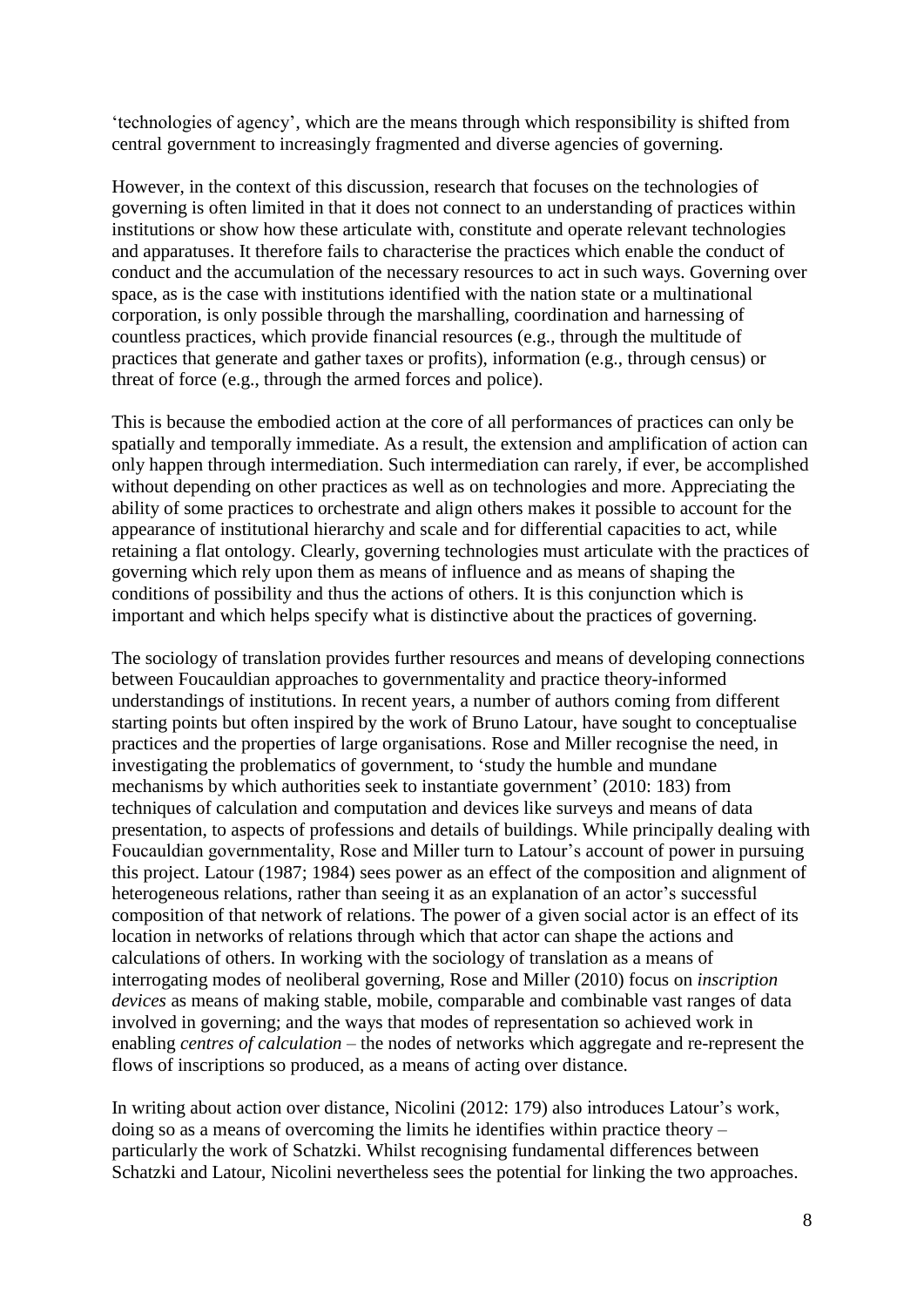Indeed, Schatzki (2015b) has himself engaged with Latour's work in the cause of better understanding the constitution of large social phenomena. While restating points of difference with Actor-Network Theory (ANT) – whereas ANT sees the social as comprised only by associations, Schatzki sees it as comprised of practices and arrangements – Schatzki recognises commonalities in the flat ontologies underlying both ANT and practice theory. Based upon such commonalities, he appropriates concepts from ANT to help illuminate how large social phenomena like governments, corporations or universities can emerge from the plenum of practices and arrangements.

The attraction of Latour's work and ANT more broadly, both for Rose and Miller (2010) coming from a governmentality tradition and in part for Schatzki (2015b) and Nicolini (2012), is ANT's capacity to account for large phenomena and action over distance without recourse to explanation at any level other than that defined by actions. Concepts like centres of calculation help move governmentality-oriented understandings of the technologies of neoliberal governance towards the practices comprising it. For Nicolini and Schatzki, such concepts offer ways of accounting for how practices have effect over time and space.

While Latour's ontology has no place for practices as viewed as the basic stuff of the social. it is not difficult to see how practice-based accounts of the activity comprising institutions mesh with accounts of particular forms of association that appear to be crucial in enabling action in one locale to shape action over distance in another (or in many) locales. Inscriptions are outcomes of particular, normalised practices – practices of inscription. Similarly, the forms of calculation that characterise centres of calculation depend upon routinised and standardised processes of data storage and manipulation, which are performed and reproduced through more or less institutionalised practices of filing, archiving, etc. As Schatzki (2015b) indicates, it is not difficult to recast sites of association and alignment (as seen within ANT) as 'bundles' of practices. In turn, and as Rose and Miller (2010) discuss, particular modes of inscription and calculation are the stuff of technologies of governing in a Foucauldian sense. Latour's work consequently promises a means of developing connections between a focus on practices of governing and an understanding of the technologies and apparatuses through which governing is enacted.

In their engagements with Latour, neither Nicolini nor Schatzki directly address power. Indeed, Schatzki quickly moves to reduce any sense that one site has determinative influence, given that 'the progression of social affairs is thoroughly contingent' (Schatzki, 2015b: 8). Accepting this, there is nevertheless the problem that some sites, some organisations and some people are clearly situated in systematically advantageous positions amidst the associations, arrangements and alignments comprising social life, such that they have distinctive capacity to act purposively in ways which shape action over distance and across locales of action. The challenge is to develop concepts and methods that can help grasp how arrangements and associations of practices and the heterogeneous flows they are bound with are produced through, and reproduce, systematic inequities in capacities to act, including to act in ways which shape others' capacities to act.

One possibility is to consider the ways in which Latourian sites, such as centres of calculation, relate to the properties of organisations and institutions of governing. Such institutions comprise the ordering and stability necessary for the complex orchestration of practice that provides both the means and purpose of governing. They do so through aligning and disciplining the performance of key practices through other practices such as objective setting, managing, disciplining and incentivising. But perhaps more distinctively, such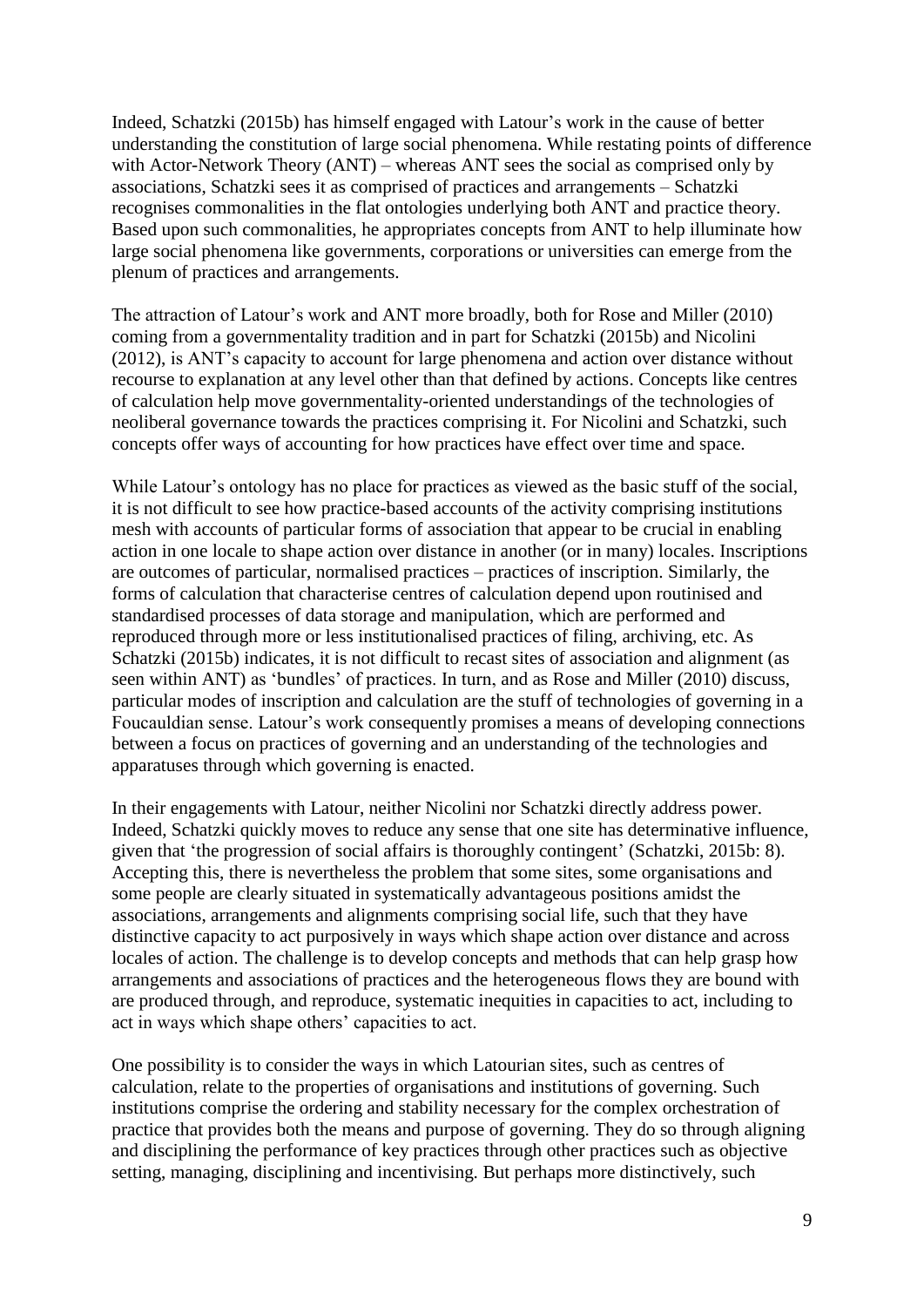institutions are characterised by the extent to which capacities to accomplish governing are solidified and sedimented into relatively durable properties of the institution. Means and functions of practice are delegated to technologies and more or less codified procedures. Buildings, information infrastructures, divisions of labour and hierarchical institutional relationships between people and more are means of effectively aggregating the means of and the means to power. As Rose and Miller put it: 'powers are stabilised in lasting networks only to the extent that the mechanisms of enrolment are materialised in various more or less persistent forms – machines, architecture, inscriptions, school curricula, books, obligations, techniques for documenting and calculating and so forth' (2010: 183–4). Such materialised features of institutionalisation are part of the means through which practices are ordered and aligned, enabling those institutions to have effect, however constrained by the inescapable contingency of social life. These features also underpin an institution's capacity to accumulate the means of extending the capacity to act, for example, in the form of money or information. At the same time, those features also underlie the obduracy of the practices of governing.

In sum, the conduct of conduct happens through practices which, while made of the same stuff as other practices, have distinctive characteristics not least resulting from the ways in which they are aligned over time. Concepts from both governmentality and ANT help to draw those working with practice theory towards a recognition that not all practices are 'the same' and that only some enable the aggregation and alignment of the resources necessary to assemble, maintain and exert some degree of control via technologies of governing. Practice theory is well equipped to describe and specify practices which have this potential and in so doing, address the missing links in understanding the processes of governing as constituted, reproduced and enacted through practices all of the way through.

# **Placing power in practice theory?**

This chapter has not argued that practice theory provides the best or only way of understanding power. Much of power is performed through immediate interpersonal interaction, in the details of speech, bodily conduct and human interaction. Practice theory clearly can have things to say here, but power relations at this level are probably more amenable to analysis in terms of conversation analysis or through an ethno-methodological approach, with or without an underpinning in practice theory. The chapter has been more concerned with relating practice theoretical concepts to apparently powerful large scale phenomena, like corporations and governments. Practice theorists have repeatedly shown that such large phenomena are comprised through practices and the arrangements they produce and reproduce. But questions about the ability of a corporation to shape actions and accumulate resources or about the ways in which international tax laws shape trade are often better approached through other means. For better or worse, economic theory, or theories of political economy could not do the work they do if they refused to reify power relations and if power relations were always analysed through the multiple practices from which they are an effect.

Like any other approach, practice theory is not going to be able to give an all-encompassing account of power. However, the discussion above has demonstrated that it has distinctive contributions to make as part of a range of related strategies that shed light on how power exists as an effect of collective activity and its consequences. Ultimately, power relations and their consequences only exist through connections between moments of the performance of practices. Showing how this works out with reference to the reality of large phenomena like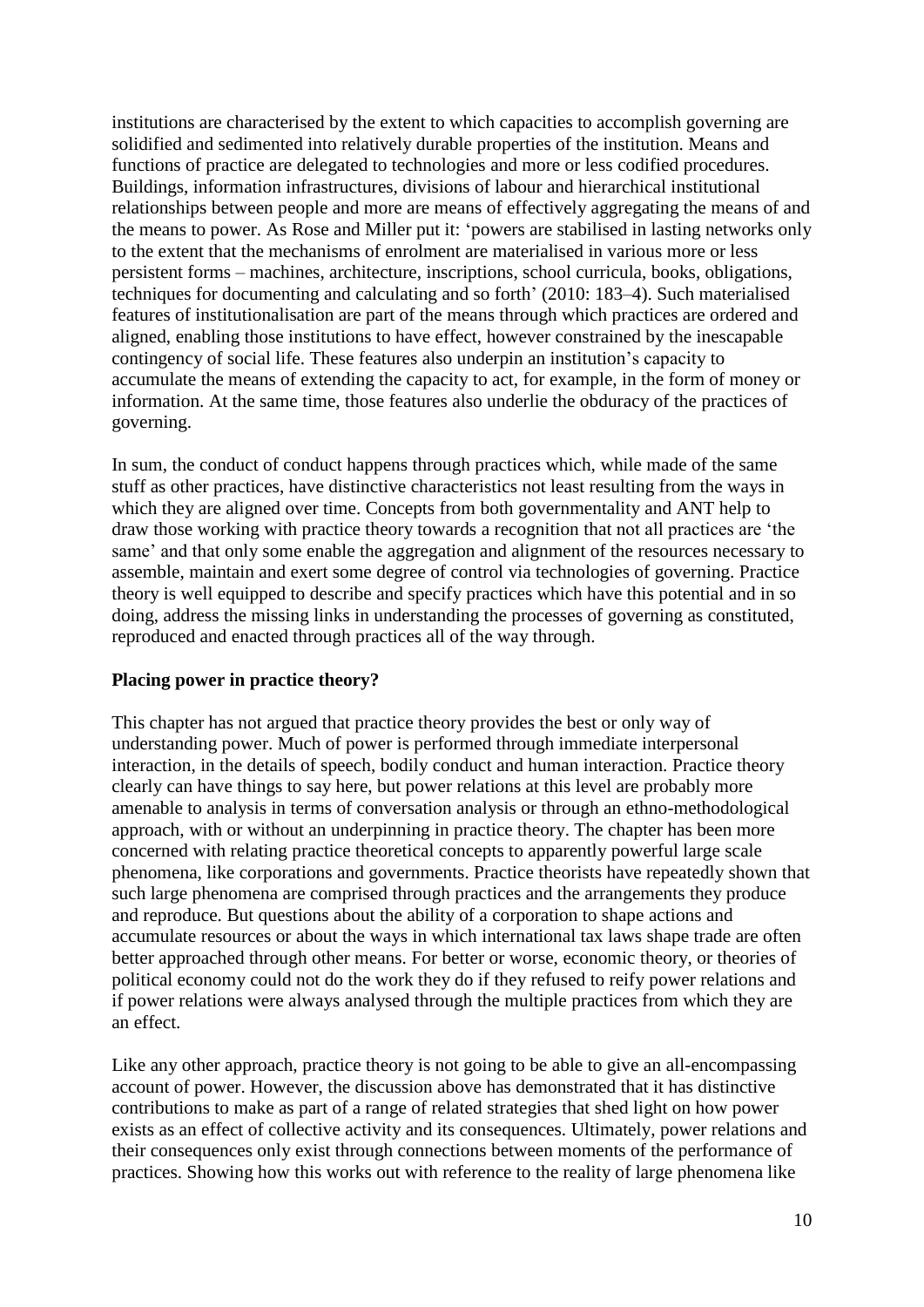companies, economies, states and ideologies calls for a wide range of conceptual tools. In identifying affinities between practice theory, Foucauldian governmentality and Latourian ANT, this chapter highlights what appear to be especially promising options.

But what does practice theory stand to gain in pursuing an understanding of power? To return to the imperatives noted at the start of this chapter, if practice theory can account for all aspects of the social, it should be able to account for power as a pervasive aspect of the social. Second, if practice theory is to make a difference, it must be able to provide an account of power with which it is consistent. Change is likely to entail and come through changes in power relations and purposive change will involve engaging in and with existing dominant power relations. In addition, engaging with questions of power provides a means of developing and advancing practice theory.

In summary, practice theory has within it a largely unspoken account of power. It is unspoken because within practice theory, power is ubiquitous. A practice (as entity) shapes human action (as performance). While the practice as entity is only the effect of performances, any one performance is substantially shaped by the practice as entity. Human action is therefore always influenced from elsewhere: it is the effect of relationships which are arguably always power relations (relations shaping action and the capacity to act), however diffused and distanciated. In turn, power relations are always and only the effect of the performance of practices, in concert with their arrangements. Further, power relations never result only from distinct, specifiable, moments of practice, but are effects of the ordering and the churn of innumerable moments of practices. This explains why practice theory does not tend to focus on power as a separate or distinct property of the social. As Barnes said: 'talk of practices is talk of powers' (2001: 28).

However, not much is gained by noticing that power is ubiquitous to practice. The more significant challenge is to understand power as integral to and an effect of distributed practices, whilst also accounting for distinct social phenomena which can be meaningfully understood as powerful. It is clearly relevant to point out that the practices taking place in a multinational's global HQ are shaped by embodied knowledge and tacit routine, just as much as the practices of a domestic kitchen or amateur sports club. But the further ambition is to be able to account for the qualities of the corporate HQ that make it distinct from those other sites of practice and for how these arise, while recognising that practices are made of the same basic stuff. The answers lie in understanding how practices are related to each other across different sites – hence the importance of conceptualising the connections and nature of relationships between practices (Shove, Pantzar and Watson, 2012; Nicolini, 2012; Schatzki, 2015b). Tangling with questions about connections between practices takes on a sharper edge when the problem is that of explaining how some actors and sites come to be loci of a disproportionate capacity for shaping action elsewhere.

Existing thinking in cognate fields is of value in responding to this challenge. In most respects, an account of power that is compatible with practice theory can be fully encompassed by Foucault's account of governing and of power relations. Concepts from his work, not least in relation to governmentality, provide a means of ordering an analysis of practices in relation to the doing of governing (and being governed) which is sensitive to what it is in the flow of practices that is pertinent in understanding particular power relations. However, Foucault's own work and the work comprising more recent governmentality studies does not develop an account of how practices and their performance relate to and are anchored in the action of technologies and apparatuses of governing. In seeking to address